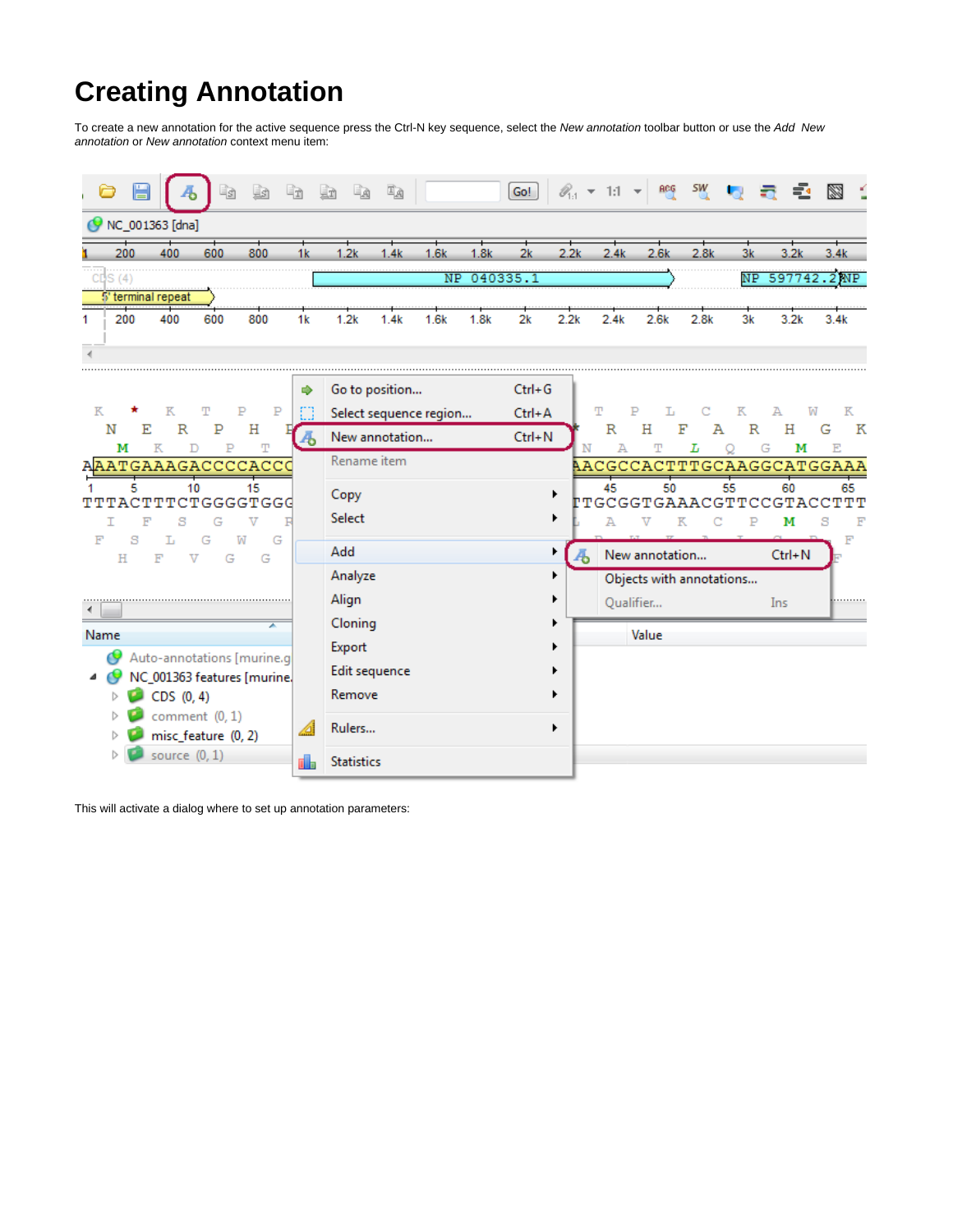| Annotation type:                                                                                                                                                                                                             |                                | Group name                                                                | source                              | ₩                               |  |  |  |  |
|------------------------------------------------------------------------------------------------------------------------------------------------------------------------------------------------------------------------------|--------------------------------|---------------------------------------------------------------------------|-------------------------------------|---------------------------------|--|--|--|--|
| Glycosylation Site<br>Homeodomain<br><b>iDNA</b><br>Insertion<br>Intron<br>J-Region<br>J-Segment<br>Leucine Zipper Domain<br>Loci<br><b>LTR</b><br>Mature Peptide<br>Misc. Binding Site<br>Misc. Difference<br>Misc. Feature | ▲<br>E.<br>٠                   | Annotation name<br>Description<br>Location<br>Simple format<br>Complement | by type<br>÷<br>GenBank/EMBL format | J                               |  |  |  |  |
| Sisting table<br>Create new table                                                                                                                                                                                            | NC_001363 features [murine.gb] |                                                                           |                                     | $\mathbb{E}$<br>▼<br><b>COL</b> |  |  |  |  |
| <b>O</b> Use auto-annotations table                                                                                                                                                                                          |                                |                                                                           |                                     |                                 |  |  |  |  |

The dialog asks where to save the annotation. It could be either an existing annotation table object, a new annotation table or auto-annotations table (if it is available).

You can also specify the name of the group and the name of the annotation. If the group name is set to <auto> UGENE will use the group name as the name for the group. You can use the '/' characters in this field as a group name separator to create subgroups. If the annotation name is set to by type UGE NE will use the annotation type from the Annotation type: table as the name for the annotation. Also you can add a description in the corresponding text field.

The Location field contains annotation coordinates. The coordinates must be provided in the Genbank or EMBL file formats. If you want to annotate complement strand sequence check the corresponding checkbox for the simple format or surround the coordinates with the "complement()" word or press the last button in the corresponding row to do it automatically.

Note, that by default the Location field contains the coordinates of the selected sequence region.

Once the Create button is pressed the annotation is created and highlighted both in the Sequence overview and the Sequence details view areas: